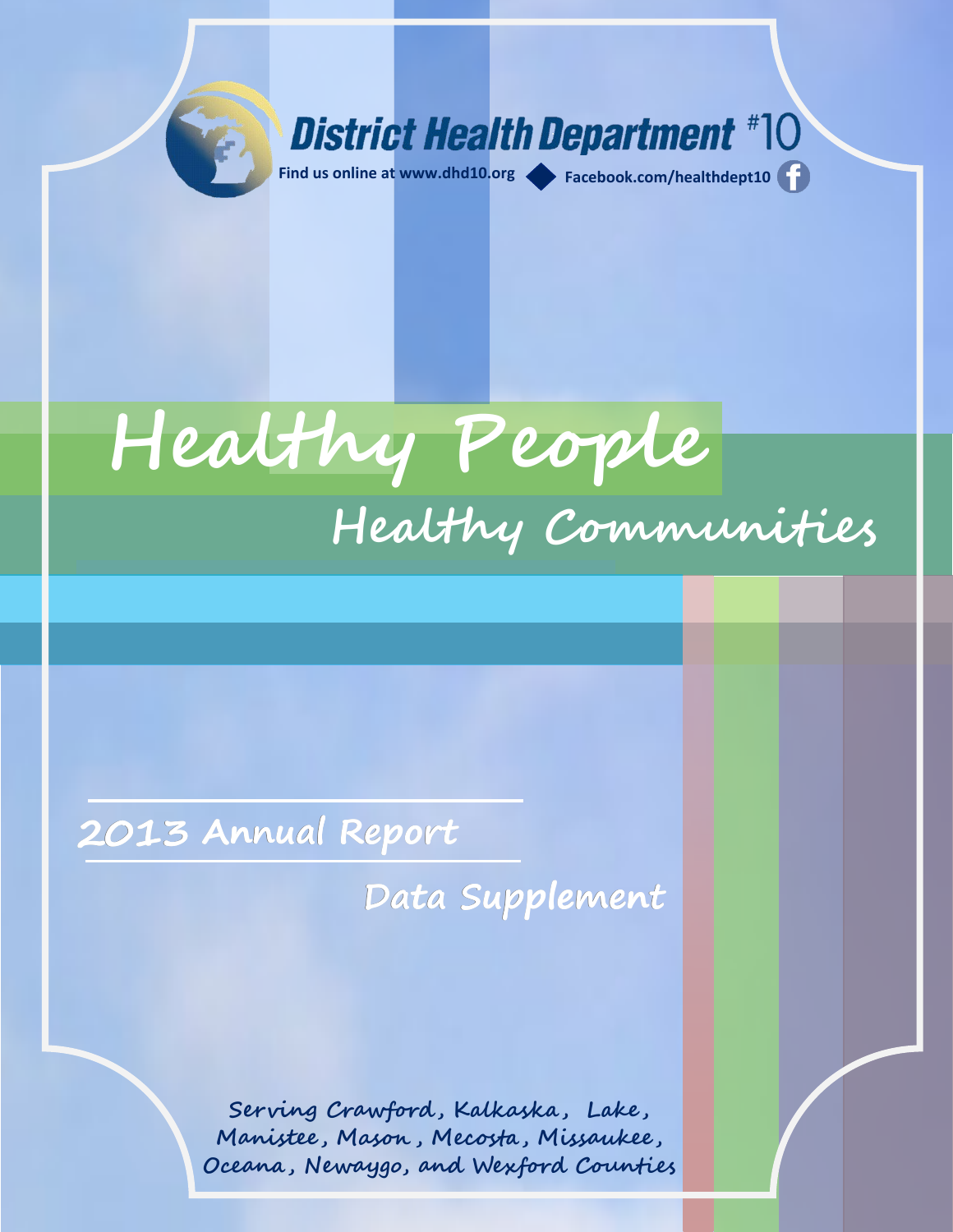## **2013 County Annual Report Data**

## **The following charts provide information on the health of the district, county, and state.**

**For more complete information, please visit our website at [www.dhd10.org.](http://www.dhd10.org) Additional data are presented in chartbooks for each of the ten counties and updated annually.** 

**Leading Causes of Death**

|                           | <b>DHD#10</b>       | <b>DHD#10</b>             | <b>Michigan</b>           |  |  |
|---------------------------|---------------------|---------------------------|---------------------------|--|--|
|                           | Number of<br>deaths | Death rate per<br>100,000 | Death rate per<br>100,000 |  |  |
| Cancer                    | 682                 | 193.7                     | 177.2                     |  |  |
| <b>Heart disease</b>      | 635                 | 185.6                     | 201.6                     |  |  |
| Chronic lower respiratory | 196                 | 54.9                      | 45.9                      |  |  |
| <b>Accidents</b>          | 161                 | 57.8                      | 37.4                      |  |  |
| <b>Stroke</b>             | 141                 | 40.9                      | 38.7                      |  |  |
| Alzheimer's disease       | 94                  | 27.4                      | 24.6                      |  |  |
| <b>Diabetes</b>           | 92                  | 25.6                      | 24.2                      |  |  |
| <b>Suicide</b>            | 51                  | 19.0                      | 12.1                      |  |  |
| Pneumonia/Influenza       | 44                  | 13.5                      | 15.0                      |  |  |
| Kidney disease            | 41                  | 12.0                      | 14.1                      |  |  |
|                           |                     |                           | Source: MDCH, 2011        |  |  |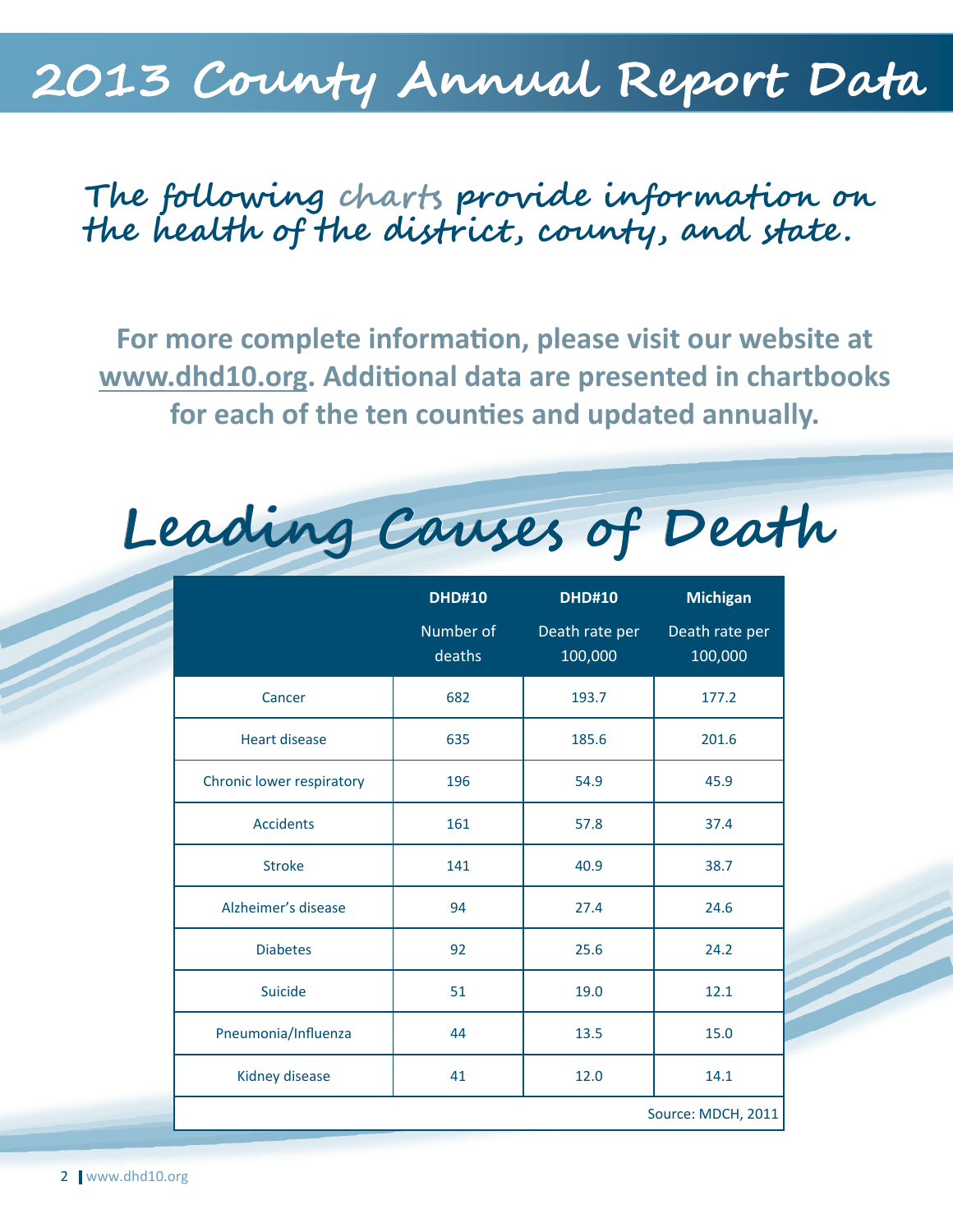# **Community Health Indicators**

|                                                                                                          | Crawford | <b>Kalkaska</b> | Lake     | <b>Manistee</b> | <b>Mason</b> | <b>Mecosta</b> | <b>Missaukee</b> | Newaygo  | Oceana   | Wexford  | Michigan  |
|----------------------------------------------------------------------------------------------------------|----------|-----------------|----------|-----------------|--------------|----------------|------------------|----------|----------|----------|-----------|
| <b>Total Population,</b><br>US Census, 2012 est                                                          | 14,009   | 17,099          | 11,498   | 24,672          | 28,680       | 43,318         | 15,031           | 47,959   | 26,310   | 32,608   | 9,883,360 |
| # of Births,<br><b>MDCH 2011</b>                                                                         | 114      | 155             | 100      | 164             | 262          | 405            | 166              | 566      | 320      | 428      | 114,159   |
| <b>Birth Rate per</b><br>1,000, MDCH, 2011                                                               | 8.1      | 9.0             | 8.7      | 6.6             | 9.1          | 9.4            | 11.1             | 11.7     | 12.1     | 13.1     | 11.6      |
| # of Deaths,<br><b>MDCH, 2011</b>                                                                        | 175      | 187             | 143      | 301             | 371          | 378            | 144              | 466      | 235      | 341      | 89,473    |
| Death Rate per<br>100,000, MDCH,<br>2011                                                                 | 12.5     | 10.9            | 12.5     | 12.2            | 13.0         | 8.7            | 9.6              | 9.6      | 8.9      | 10.4     | 9.1       |
| Cancer<br>Mortality<br>Age Adjusted Rate<br>per 100,000<br>MDCH 2009-11                                  | 186.6    | 220.5           | 221.5    | 185.2           | 191.9        | 175.9          | 190.2            | 197.6    | 155.2    | 197.1    | 180.3     |
| Cardiovascular<br><b>Disease</b><br><b>Mortality</b><br>Age Adjusted Rate<br>per 100,000<br>MDCH 2009-11 | 258.0    | 270.9           | 232.8    | 246.5           | 223.9        | 260.0          | 267.3            | 231.9    | 253.3    | 245.1    | 259.4     |
| Household<br>Income, 2008-12<br>(median), US<br>Census                                                   | \$39,982 | \$39,849        | \$30,390 | \$41,228        | \$40,957     | \$38,332       | \$40,406         | \$43,180 | \$39,667 | \$40,660 | \$48,471  |
| Persons below<br>Poverty, 2011 *                                                                         | 17.6%    | 18.7%           | 26.9%    | 16.8%           | 18.1%        | 25.6%          | 19.0%            | 17.9%    | 20.7%    | 15.2%    | 17.5%     |
| <b>Medicaid Paid</b><br>Births, 2011 *                                                                   | 60.5%    | 63.9%           | 68.0%    | 50.0%           | 55.3%        | 53.8%          | 58.4%            | 57.8%    | 68.1%    | 59.1%    | 45.1%     |
| <b>Teen Pregnancy</b><br>Rate per 1,000,<br>$2011*$                                                      | 59.8     | 52.2            | 67.2     | 46.8            | 51.1         | 29.2           | 46.7             | 58.5     | 60.5     | 56.2     | 48.0      |
| Smoked while<br>Pregnant, 2011*                                                                          | 46.1%    | 39.6%           | 38.3%    | 34.8%           | 25.0%        | 31.6%          | 25.0%            | 28.7%    | 22.7%    | 31.0%    | 19.0%     |

**\*Data provided by the Michigan League for Public Policy**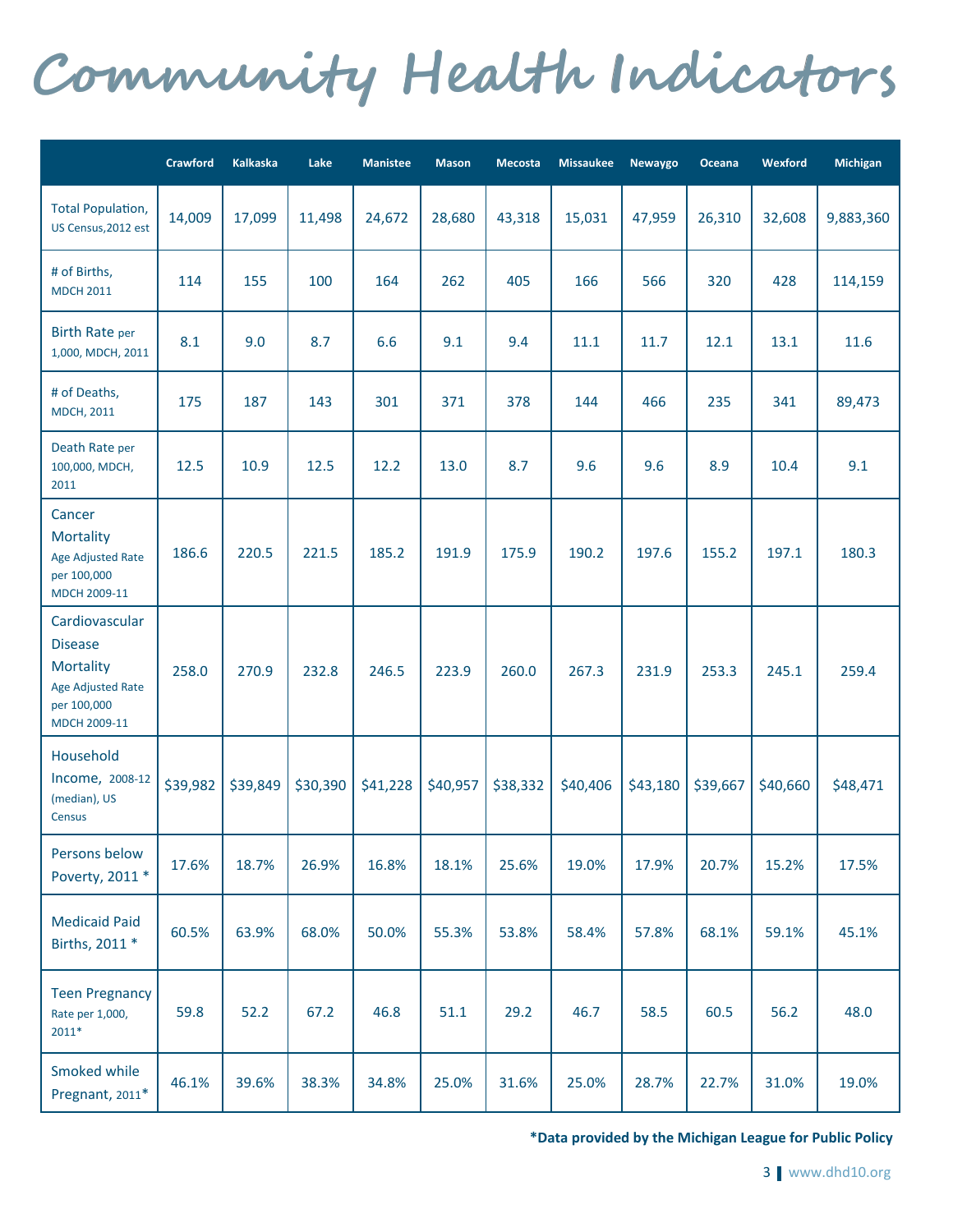# **Health Care Access to Services**

合金

 $\begin{pmatrix} 1 & 1 & 1 \\ 1 & 1 & 1 \\ 1 & 1 & 1 \end{pmatrix}$ 

|                                               | <b>Crawford</b> | <b>Kalkaska</b> | Lake    | <b>Manistee</b> | <b>Mason</b> | <b>Mecosta</b> | <b>Missaukee</b> | <b>Newaygo</b> | <b>Oceana</b> | Wexford | <b>Total</b> |
|-----------------------------------------------|-----------------|-----------------|---------|-----------------|--------------|----------------|------------------|----------------|---------------|---------|--------------|
| <b>Maternal Infant Health Program (MIHP)</b>  |                 |                 |         |                 |              |                |                  |                |               | ×       |              |
| # of Maternal<br><b>Clients</b>               | 43              | 41              | 22      | 47              | 76           | 120            | 86               | 114            | 108           | 168     | 825          |
| # of Maternal<br><b>Visits</b>                | 332             | 323             | 123     | 277             | 515          | 765            | 533              | 810            | 700           | 1,159   | 5,527        |
| # of Infant<br>Clients                        | 39              | 28              | 14      | 50              | 54           | 126            | 75               | 128            | 66            | 147     | 727          |
| # of Infant Visits                            | 474             | 409             | 112     | 535             | 734          | 1,116          | 873              | 1,460          | 603           | 1,305   | 7,621        |
| <b>Children's Special Health Care Service</b> |                 |                 |         |                 |              |                |                  |                |               |         |              |
| # of Children                                 | 67              | 65              | 40      | 127             | 98           | 195            | 78               | 201            | 113           | 208     | 1,192        |
| # of Services                                 | 70              | 50              | 35      | 44              | 86           | 104            | 119              | 275            | 172           | 498     | 1,453        |
| Women, Infants, and Children (WIC)            |                 |                 |         |                 |              |                |                  |                |               |         |              |
| Average<br><b>Monthly</b><br>Enrollment       | 387             | 559             | 361     | 579             | 935          | 1,343          | 408              | 2,042          | 1,122         | 1,557   | 9,293        |
| % Return Rate                                 | 92%             | 94%             | 94%     | 93%             | 94%          | 94%            | 90%              | 95%            | 95%           | 92%     | 93%          |
| # of Project<br>Fresh<br><b>Distributed</b>   | 110             | 151             | 77      | 131             | 202          | 238            | 78               | 946            | 220           | 305     | 2,458        |
| Value of<br><b>PROJECT FRESH</b><br>coupons   | \$3,300         | \$4,530         | \$2,310 | \$3,930         | \$6,060      | \$7,140        | \$2,340          | \$28,380       | \$6,600       | \$9,150 | \$73,740     |
| <b>Child Lead</b><br>Screening                | 69              | 76              | 44      | 68              | 80           | 187            | 99               | 251            | 137           | 238     | 1,249        |
| <b>Family Planning Services</b>               |                 |                 |         |                 |              |                |                  |                |               |         |              |
| # of Clients<br>Served                        | 149             | 167             | 21      | 253             | 482          | 176            | 175              | 239            | 296           | 471     | 2,429        |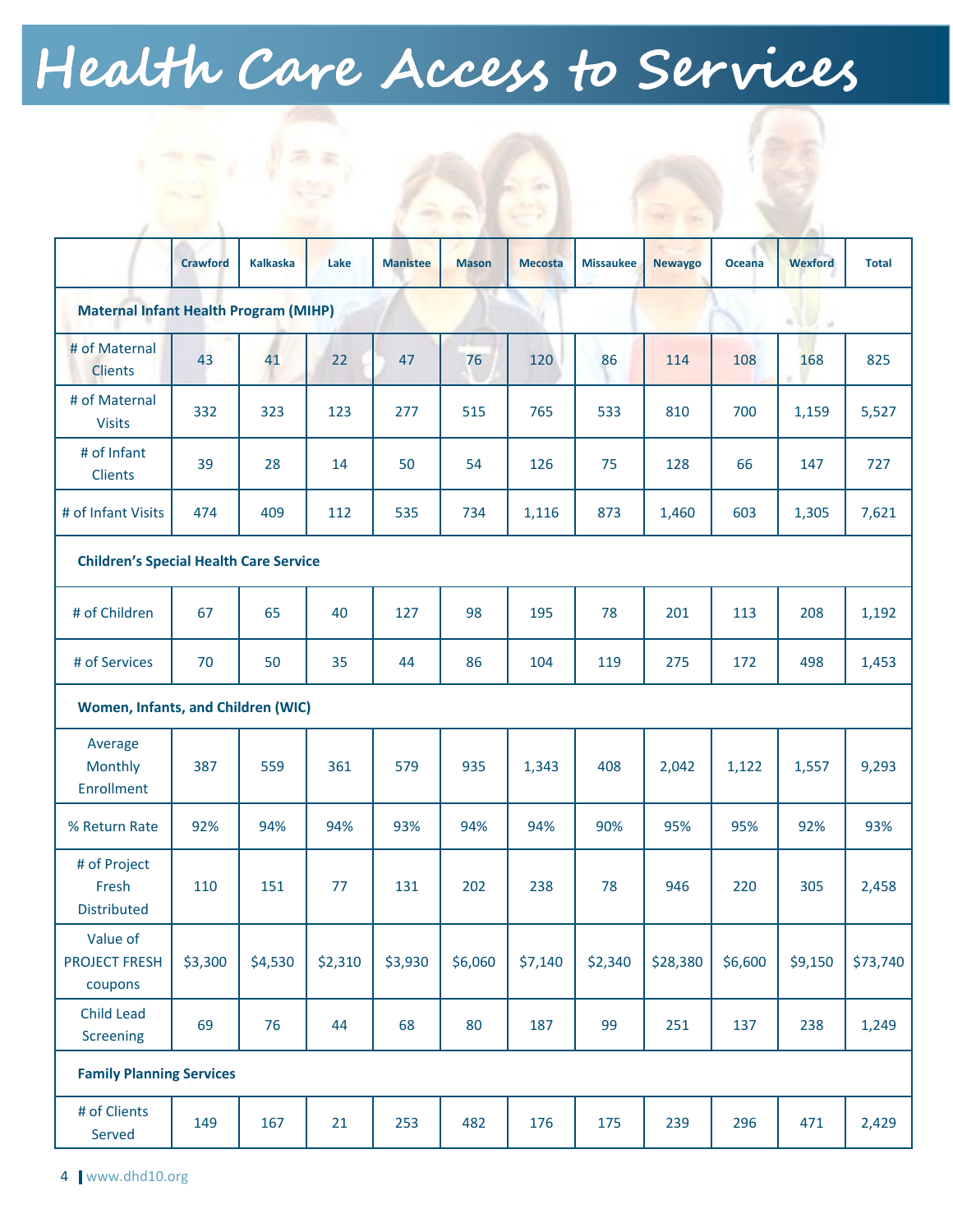## **Health Care Access to Services, Con't**

|                                                                                         | <b>Crawford</b> | <b>Kalkaska</b>   | Lake           | <b>Manistee</b> | <b>Mason</b>   | <b>Mecosta</b> | <b>Missaukee</b> | <b>Newaygo</b> | <b>Oceana</b>  | <b>Wexford</b> | <b>Total</b> |  |
|-----------------------------------------------------------------------------------------|-----------------|-------------------|----------------|-----------------|----------------|----------------|------------------|----------------|----------------|----------------|--------------|--|
| <b>WISEWOMAN Program</b>                                                                |                 |                   |                |                 |                |                |                  |                |                |                |              |  |
| # Screened                                                                              | 68              | 69                | 51             | 94              | 134            | 131            | 59               | 153            | 122            | 142            | 1,023        |  |
| # Referred                                                                              | 42              | 47                | 37             | 51              | 93             | 81             | 38               | 90             | 66             | 77             | 622          |  |
| # Counseled                                                                             | 9               | $12 \overline{ }$ | $\overline{7}$ | 16              | 29             | 23             | 6                | 18             | 16             | 20             | 156          |  |
| <b>Breast and Cervical Cancer Control Program (BCCCP)</b>                               |                 |                   |                |                 |                |                |                  |                |                |                |              |  |
| # of Women<br>Screened                                                                  | 118             | 121               | 82             | 162             | 257            | 213            | 90               | 307            | 241            | 263            | 1,854        |  |
| # Breast<br><b>Cancer Found</b>                                                         | $\mathbf{1}$    | $\mathbf 0$       | $\mathbf 0$    | $\mathbf{1}$    | $\overline{2}$ | 3              | $\mathbf{1}$     | 5              | $\overline{3}$ | $\overline{2}$ | 18           |  |
| # Cervical<br><b>Cancer Found</b>                                                       | 0               | 3                 | $\mathbf 0$    | $\mathbf{1}$    | $\mathbf{1}$   | $\mathbf 0$    | $\mathbf{1}$     | $\overline{2}$ | $\overline{2}$ | $\mathbf 0$    | 10           |  |
| <b>Colorectal Cancer Screening Program</b>                                              |                 |                   |                |                 |                |                |                  |                |                |                |              |  |
| # Screened                                                                              | 25              | 14                | 34             | 31              | 66             | 60             | 17               | 63             | 39             | 66             | 415          |  |
| # High Risk<br>Referrals                                                                | $\mathbf{1}$    | $\mathbf{1}$      | $\overline{2}$ | $\mathbf{1}$    | $\overline{4}$ | $\overline{7}$ | $\overline{2}$   | 5              | $\overline{7}$ | 6              | 36           |  |
| # Pre-<br>cancerous<br>polyps/cancer                                                    | $\mathbf 0$     | $\Omega$          | $\mathbf 0$    | $\mathbf{1}$    | 1              | 4              | $\mathbf{0}$     | 1              | 3              | 3              | 13           |  |
| Dental Health - services provided in partnership with Michigan Community Dental Clinics |                 |                   |                |                 |                |                |                  |                |                |                |              |  |
| # Clinic Clients                                                                        | 598             | 1,038             | 318            | 1,215           | 1,575          | 1,810          | 787              | 314            | 1,994          | 2,629          | 12,278       |  |



**For more information and data, please visit our website at [www.dhd10.org.](http://www.dhd10.org)** 

5 www.dhd10.org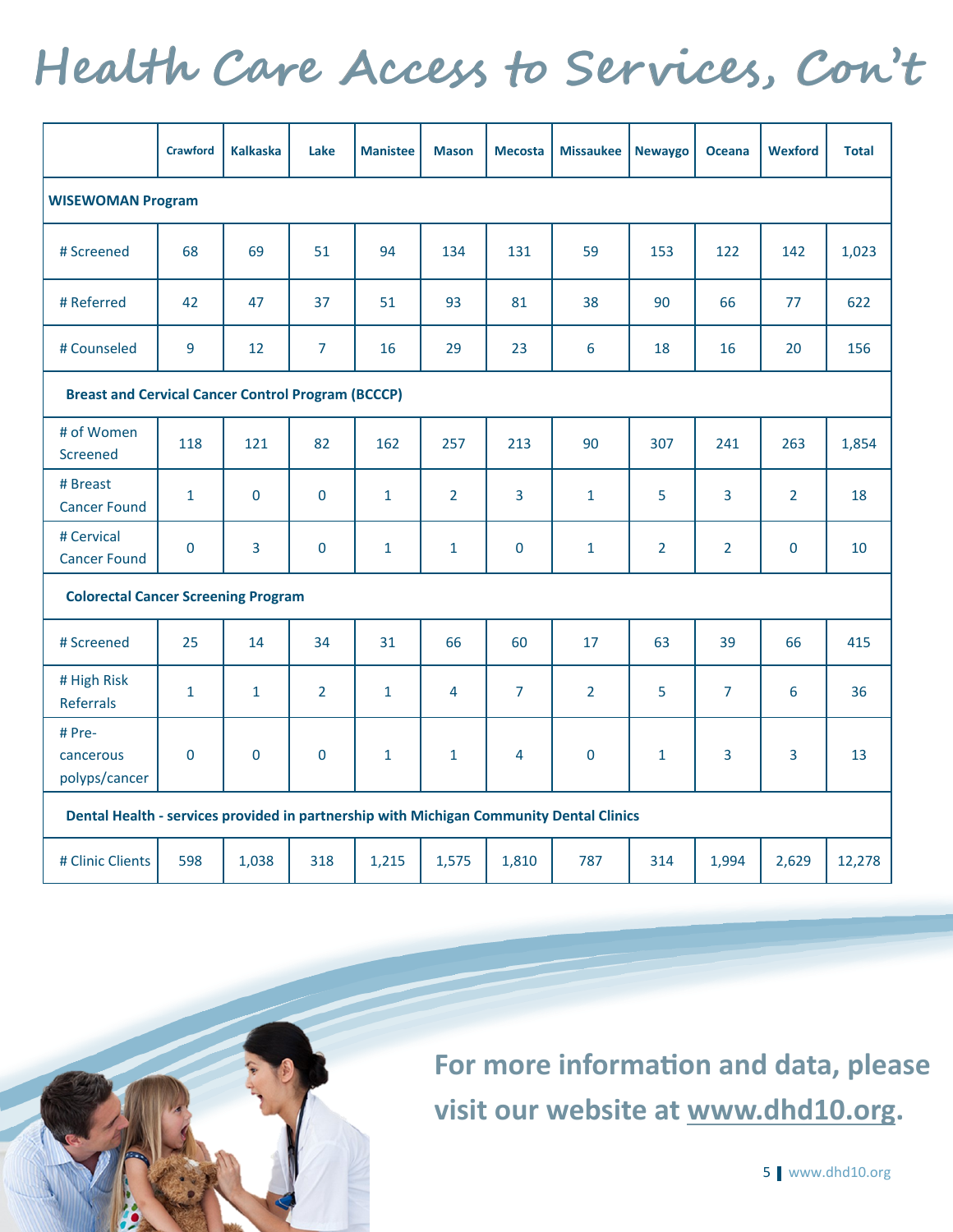# **Environmental Health Services**

|                                         | Crawford       | <b>Kalkaska</b> | Lake           | <b>Manistee</b> | <b>Mason</b> | <b>Mecosta</b> | <b>Missaukee</b> | <b>Newaygo</b> | Oceana | Wexford        | <b>Total</b> |
|-----------------------------------------|----------------|-----------------|----------------|-----------------|--------------|----------------|------------------|----------------|--------|----------------|--------------|
| <b>Radon Kits</b><br><b>Distributed</b> | 16             | 33              | 19             | 26              | 68           | 187            | 34               | 22             | 16     | 69             | 490          |
| Soil<br>Evaluations                     | $\mathbf{1}$   | $\overline{7}$  | $\overline{2}$ | 5               | 15           | 10             | $\mathbf 0$      | 9              | 10     | $\overline{2}$ | 61           |
| Mortgage<br><b>Evaluations</b>          | $\overline{2}$ | $\mathbf 0$     | 9              | 16              | 10           | $\overline{7}$ | $\mathbf{1}$     | 117            | 67     | $\mathbf{1}$   | 230          |
| <b>Building</b><br>Permit<br>Approvals  | $\mathbf 0$    | 77              | 28             | 8               | 23           | 45             | 9                | 36             | 41     | $\overline{3}$ | 270          |
| Complaints<br>$\left(\text{all}\right)$ | 19             | 18              | 15             | 17              | 34           | 33             | 24               | 63             | 25     | 44             | 292          |
| <b>Child Care</b><br>Inspections        | 19             | 39              | 12             | 16              | 25           | 35             | 37               | 51             | 16     | 36             | 286          |
| Campground<br>Inspections               | 38             | 9               | 30             | 30              | 23           | 22             | 15               | 31             | 37     | 27             | 262          |
| Swimming<br>Pool<br>Inspections         | 9              | 5               | $\mathbf{1}$   | 29              | 44           | 15             | $\mathbf{1}$     | 9              | 36     | 17             | 166          |
| Type II<br>Sanitary<br><b>Surveys</b>   | 33             | 18              | 19             | 15              | 4            | 53             | 9                | 25             | 19     | 24             | 219          |
| <b>Tanning</b><br>Inspections           | 4              | 3               | $\mathbf 0$    | 6               | 6            | 12             | 4                | 9              | 5      | 11             | 60           |
| Animal bites/<br>exposure               | 40             | 57              | 37             | 59              | 76           | 83             | 30               | 84             | 72     | 108            | 646          |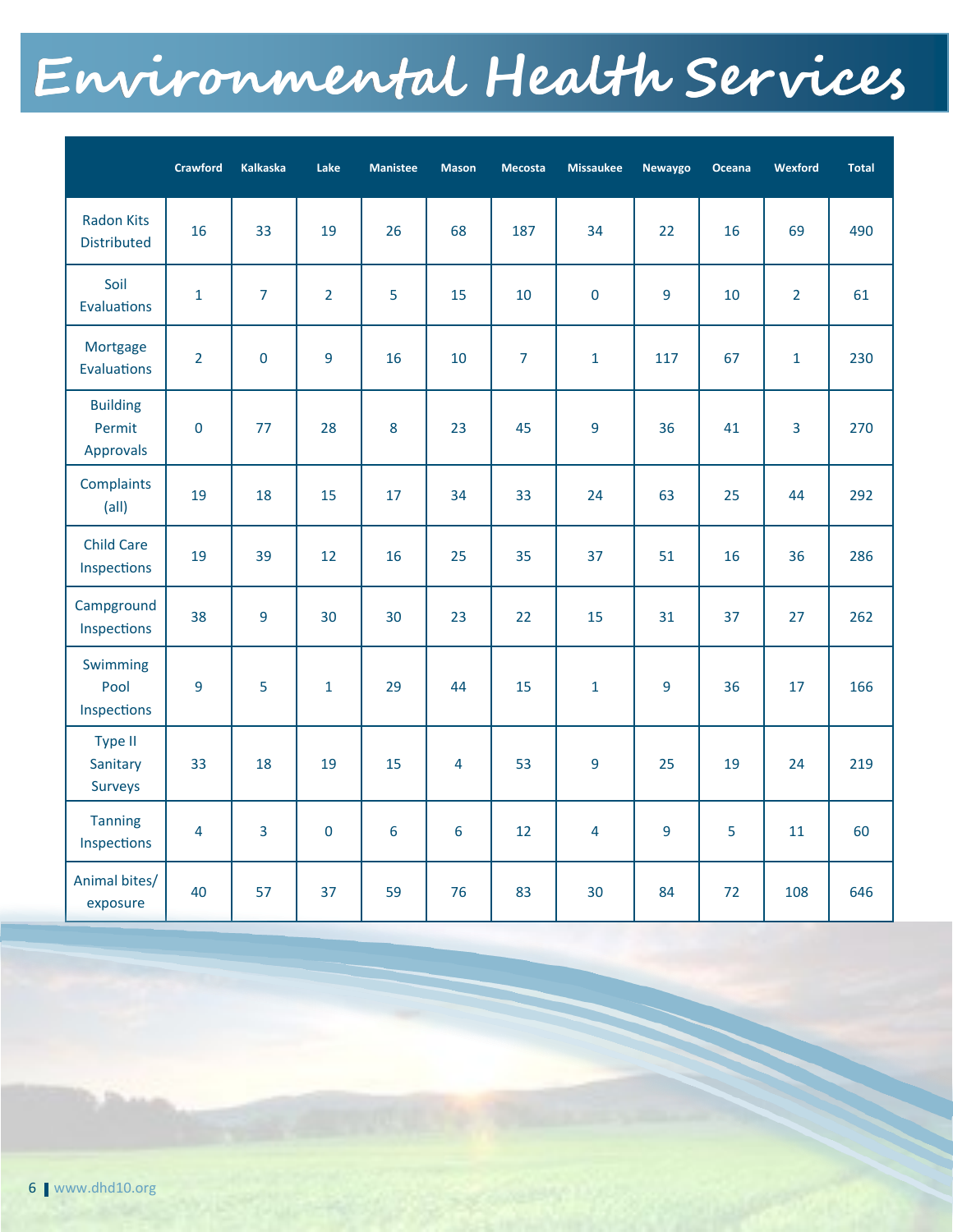## **Essential Local Public Health Services**

|                                                | <b>Crawford</b> | <b>Kalkaska</b> | Lake         | <b>Manistee</b> | <b>Mason</b>   | <b>Mecosta</b> | <b>Missaukee</b> | <b>Newaygo</b> | <b>Oceana</b> | <b>Wexford</b> | <b>Total</b> |
|------------------------------------------------|-----------------|-----------------|--------------|-----------------|----------------|----------------|------------------|----------------|---------------|----------------|--------------|
| <b>Onsite Sewage</b>                           |                 |                 |              |                 |                |                |                  |                |               |                |              |
| <b>Septic Permits</b>                          | 78              | 94              | 84           | 110             | 113            | 142            | 80               | 186            | 166           | 73             | 1,126        |
| <b>Septic Failures</b>                         | 25              | 37              | 8            | 30              | 43             | 34             | 6                | 45             | 66            | 22             | 316          |
| <b>Water Program</b>                           |                 |                 |              |                 |                |                |                  |                |               |                |              |
| <b>Well Permits</b>                            | 104             | 119             | 106          | 127             | 146            | 188            | 119              | 246            | 178           | 91             | 1,424        |
| <b>Well Inspections</b>                        | 42              | 44              | 43           | 31              | 26             | 18             | 25               | 48             | 31            | 9              | 317          |
| <b>Food Service</b>                            |                 |                 |              |                 |                |                |                  |                |               |                |              |
| <b>Food Operation Inspections</b>              | 107             | 98              | 70           | 198             | 141            | 309            | 84               | 237            | 142           | 267            | 1,653        |
| <b>Temp Food Booth</b><br>Inspections          | 21              | 19              | 32           | 51              | 95             | 81             | 34               | 34             | 67            | 100            | 534          |
| <b>Reported Food Borne Illness</b>             | 4               | $\mathbf 0$     | $\mathbf{1}$ | 4               | $\overline{2}$ | 4              | 3                | $\mathbf{1}$   | $\mathbf 0$   | 8              | 27           |
| <b>Immunizations</b>                           |                 |                 |              |                 |                |                |                  |                |               |                |              |
| <b>Vaccines Given</b>                          | 906             | 667             | 271          | 1,019           | 1.857          | 1,250          | 584              | 1,297          | 1,241         | 1,159          | 10,251       |
| <b>Influenza Vaccines Given</b>                | 610             | 1,151           | 493          | 1,088           | 1,412          | 1,008          | 680              | 1,265          | 1,375         | 1,076          | 10,158       |
| <b>Communicable Disease</b>                    |                 |                 |              |                 |                |                |                  |                |               |                |              |
| <b>TB Skin Tests Given</b>                     | 60              | 42              | 58           | 269             | 208            | 130            | 128              | 182            | 158           | 237            | 1,472        |
| TB Patients on Prophylaxis                     | 0               | $\mathbf 0$     | $\mathbf{0}$ | $\overline{2}$  | $\mathbf{1}$   | 3              | $\mathbf{1}$     | 3              | 12            | $\mathbf{0}$   | 22           |
| <b>Communicable Disease</b><br><b>Services</b> | 46              | 32              | 16           | 80              | 32             | 83             | 32               | 64             | 46            | 86             | 517          |
| <b>STD Services</b>                            |                 |                 |              |                 |                |                |                  |                |               |                |              |
| <b>STD Services</b>                            | 36              | 51              | 19           | 23              | 63             | 174            | 27               | 135            | 82            | 66             | 676          |
| <b>HIV Tests</b>                               | 9               | 10              | $\mathbf 0$  | 9               | 11             | 11             | 11               | 24             | 13            | 17             | 115          |
| <b>Hearing Screenings</b>                      |                 |                 |              |                 |                |                |                  |                |               |                |              |
| <b>Preschool Hearing</b><br>Screenings         | 44              | 129             | 38           | 97              | 290            | 281            | 32               | 169            | 384           | 316            | 1,780        |
| <b>School Hearing Screenings</b>               | 317             | 566             | 199          | 594             | 918            | 1,286          | 544              | 1547           | 912           | 1,393          | 8,276        |
| <b>Vision Screenings</b>                       |                 |                 |              |                 |                |                |                  |                |               |                |              |
| <b>Preschool Vision Screenings</b>             | 37              | 108             | 17           | 90              | 286            | 151            | 21               | 116            | 374           | 286            | 1,486        |
| <b>School Vision Screenings</b>                | 602             | 1,048           | 302          | 1,109           | 1,339          | 2,924          | 1,046            | 3,016          | 1,431         | 2,297          | 15,114       |

*Includes eight fundamental public health services mandated in Part 24 of the Public Health Code, Public Act 368.*